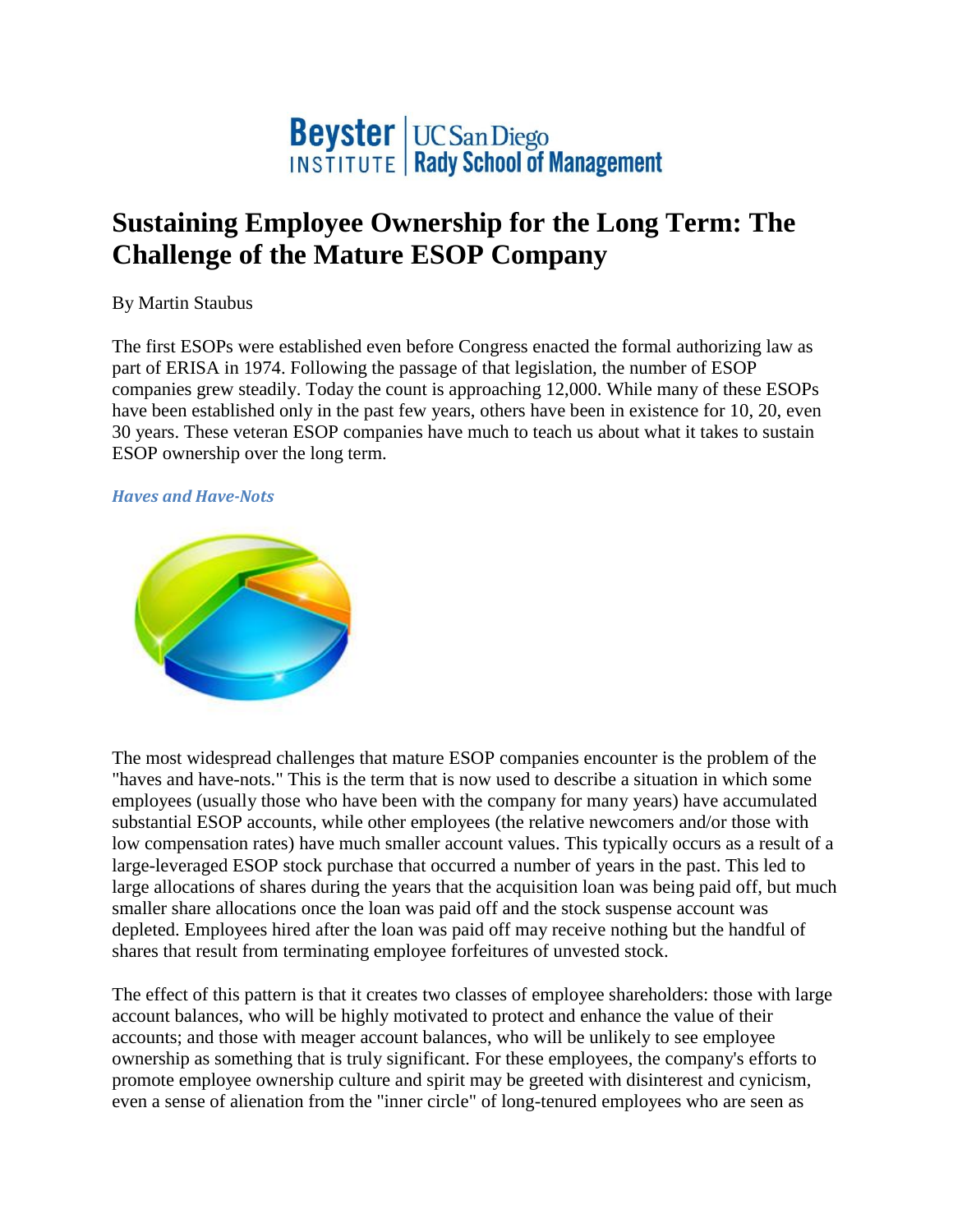enjoying higher ranking positions, influence and fat ESOP accounts. Moreover, aside from these problems of culture and morale, this situation produces a pragmatic problem of which even the most steely eyed CFO will take notice. That is, the concentration of ESOP stock in the accounts of the more senior employees has the effect of accelerating the company's repurchase obligations. Shares concentrated in the accounts of employees in their fifties will no doubt have to be bought back in the next ten years. If more of those shares were in the accounts of employees in their thirties, the repurchase obligation would be deferred.

So okay, already, you say. You get it. A "have and have nots" situation creates problems of culture, morale and finance. The question is - what can be done about it?

There are in fact a variety of techniques that can be applied to moderate the situation. You can think of this collection as a kind of tool box. The bad news is that none of these tools is likely to be a magic bullet that instantly wipes out the problem. Rather, each tool, on its own, may only be able to nibble at the problem. The good news is that it may be possible to apply two, or three or four of the tools concurrently. And the combined effect can produce significant improvement. Let's take a look at what's in the tool box.

**1. Longer ESOP loan terms (an ounce of prevention...)**. A basic provision of ESOP finance is that when an ESOP borrows money to buy stock, the shares that are purchased with that money are initially held by the ESOP trustee in a "suspense account," and only allocated to employees over the succeeding years at the same rate as the borrowed money is repaid. But who is the lender? Bank financing for ESOP transactions is typically structured as a "mirror loan" arrangement. That is, in order to supply the ESOP with the cash to buy stock, the bank will loan money to the company (the outside loan), and once the company has the cash it will then make its own loan of that money to the ESOP (the inside loan). Banks like to be repaid fairly promptly by smaller, private companies, and will typically insist on a repayment schedule for the outer loan that gets the money back to them within five years. But the company and the ESOP are free to agree to a longer repayment schedule for the inner loan – perhaps 10 or even 15 years. Importantly, the release of shares from the ESOP suspense account is based on the repayment of the inner loan. By stretching the term of that loan, a company can defer the day that the suspense account runs out of shares to release. And, by the time it does run out, there will be a larger number of veteran ESOP participants who are leaving the company, so their shares can be bought back from them and made available for allocation to the other employees. Which leads us to the next tool...

**2. Recycling shares**. When the time comes for a terminated employee to cash in his/her ESOP shares, there are three options for how to proceed: a) the company itself can buy the shares from the former employee and then simply retire the shares; b) the company can buy the shares and then (rather than retiring them) contribute them to the ESOP; or c) the ESOP can buy the shares (if it doesn't have necessary cash, the company can supply it). Options b and c effectively "recycle" the shares that are bought from departing participants. That is, the shares they cash in are returned to the ESOP where they will once again be allocated to all eligible participants according to the ESOP's standard allocation formula. There may be reasons why an ESOP company might want to chose option "a" and retire the shares of terminating employees. But they should be mindful of the negative effect of that practice with regard to the haves and have-nots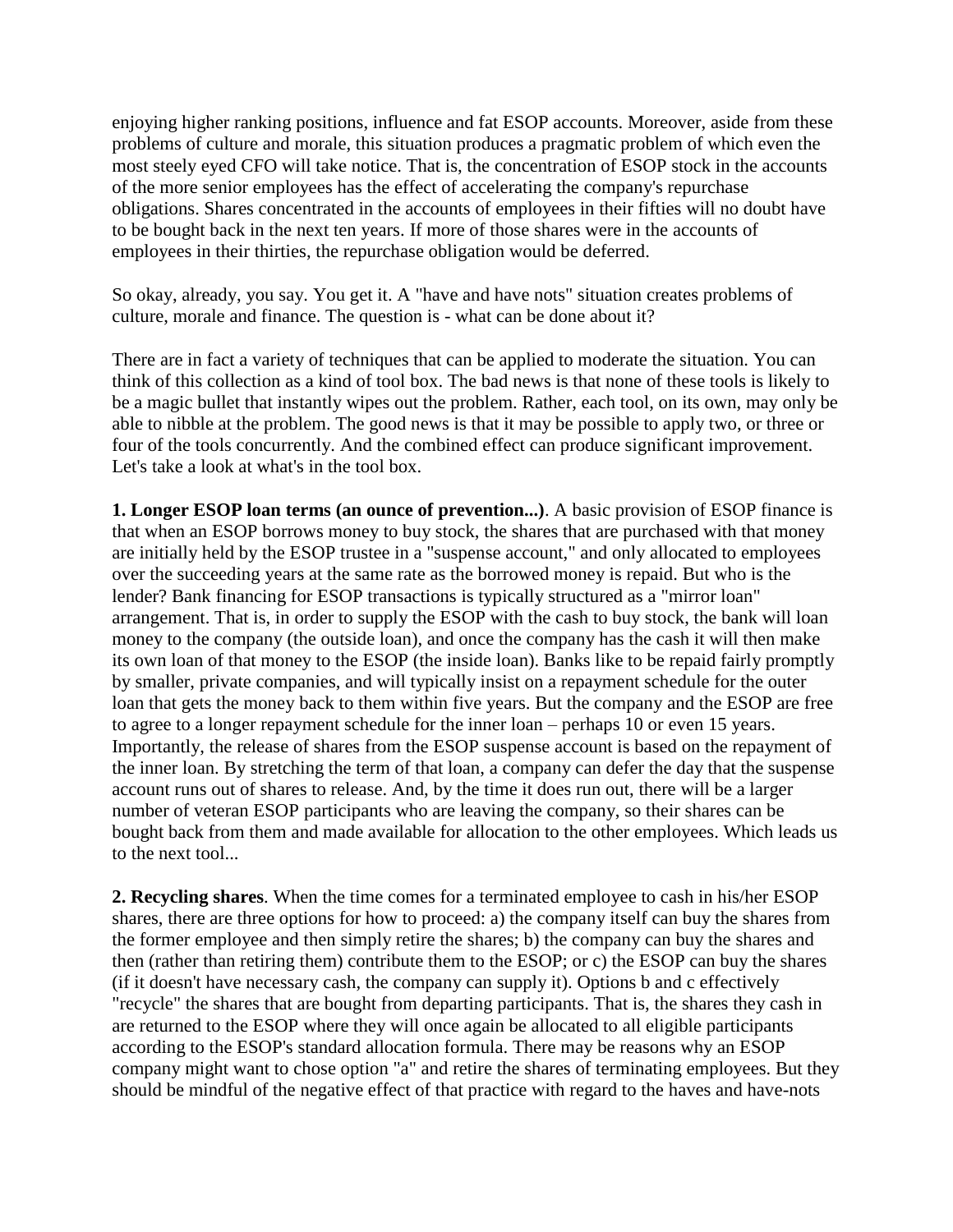problem. In fact, this "recycling" process is likely to be the largest single source of shares for allocation to the have-not participants. Unless, of course, the ESOP has an opportunity to...

**3. Buy an additional block of shares.**Where an ESOP does not already own 100 percent of the company's outstanding stock, it is possible that a non-ESOP shareholder may be prepared to sell stock to the ESOP. The ESOP's acquisition of another significant block of stock will likely fix the haves/have-nots problem for a number of years to come; so it's a great step if you can get it. Otherwise, the only source of new shares for the ESOP may be...

**4. Company contribution of new shares.** In some years, the departure of some of the "haves" employees may produce an abundance of shares to allocate to newer employees, so that "recycling" becomes quite effective. But what if, in a given year, that isn't the case? What if there are no participant departures, and consequently no shares to recycle? An option is that the company can print up some new shares and contribute them to the ESOP. This will create a supply of shares that the ESOP can allocate to the participants, and may also generate a tax deduction for the company, resulting in a cash flow increase. On the downside, however, it will result in share price dilution. For this reason, this is a tool that a company will use judiciously. If the prospect of share price dilution is a show-stopper, there is always...

**5. Rebalancing of accounts.** If, in a given year, the ESOP does not have an adequate supply of shares to allocate to participants, a company may still be able to put stock in have-not employee accounts through "cash and rebalancing." This process begins with a company contribution of cash to the ESOP. As with all contributions, that cash will then be allocated among all eligible participants according to the plan's allocation formula. At this point, new participants will have cash in their ESOP accounts, but no stock. In fact, the plan as a whole may now hold, say, 95 percent of its assets in the form of company stock, with the remaining 5 percent in cash. While this is the overall ratio of the plan, individual employee accounts will vary significantly. The new participant just described, for example, will have an account that consists 100 percent of cash; while a veteran participant who had already accumulated many shares in years past may have an account consisting of 99 percent stock and 1 percent cash. The magic comes with the second step in this process: the ESOP trustee exercises its fiduciary authority to "rebalance" the investment asset mix of the plan participants. This process involves adjusting each participant's mix of stock and cash so that each ends up with the same ratio of (in this example) 95 percent stock and 5 percent cash without changing the dollar value of any account. So the veteran employee with a \$100,000 account (\$99,000 in stock and \$1,000 cash) will end up with an account that is still worth \$100,000 but now consists of \$95,000 in stock and \$5,000 cash. Conversely, the new employee whose account balance had consisted solely of \$1,000 in cash will end up with an account consisting of \$950 in stock and \$50 in cash. Presto! The new participant now has stock in his ESOP account. And the ESOP as a whole has cash that can be used to fund future redemptions of stock from departing participants. Which raises another consideration: what do you do if the retirement of a group of senior ESOP participants results in an unusually large number of shares becoming available for repurchase? There may in fact be far more shares than is really needed for the year at hand. If only there were a way to preserve some of those shares for succeeding years...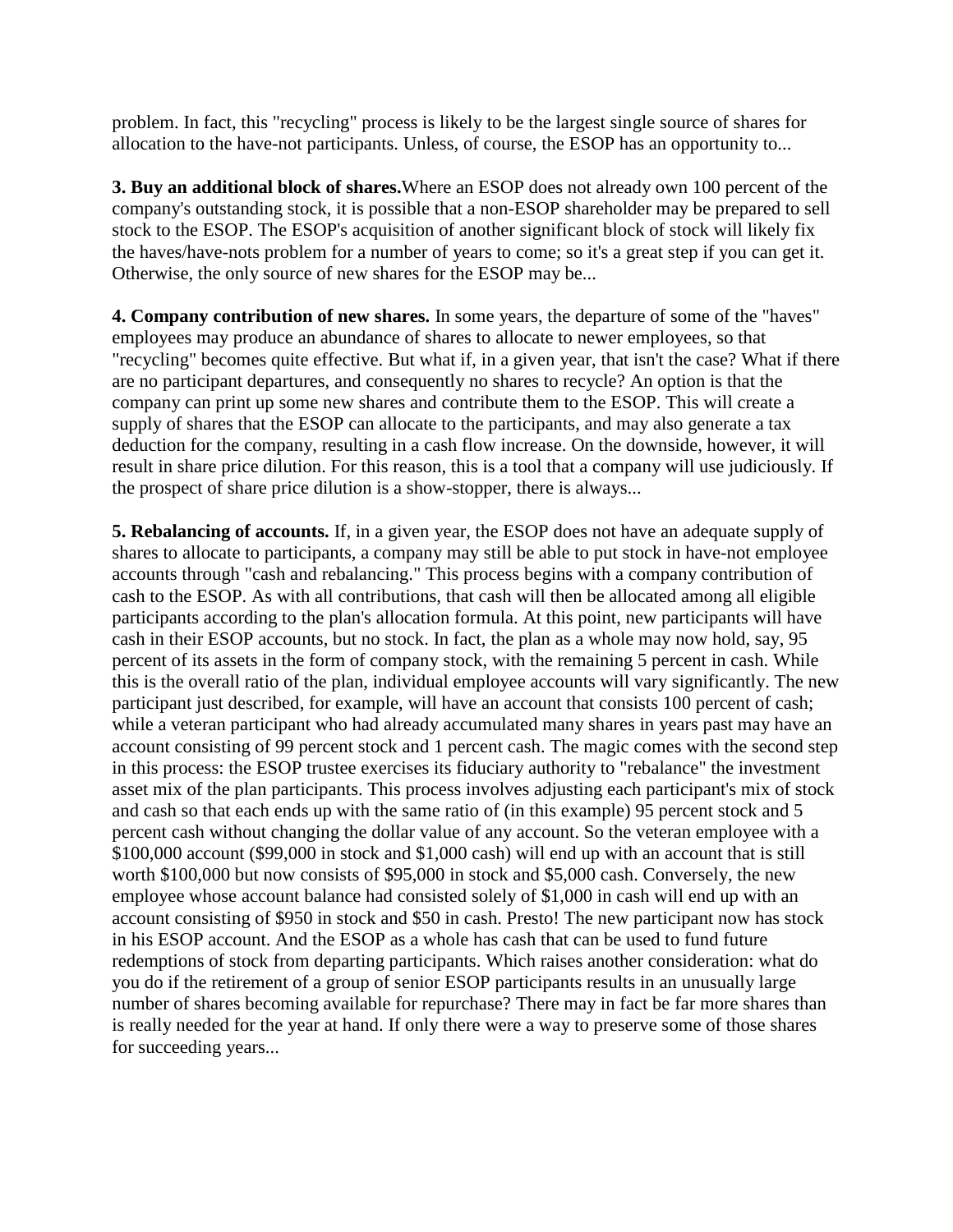

**6. Redeeming shares with a new inner loan.** For the most part, most companies simply pay their repurchase obligations out of cash flow. If x number of dollars is needed to redeem shares from departed participants, then the company contributes that amount to the ESOP so it can repurchase and recycle the shares. But there is another option: if the ESOP needs x number of dollars to repurchase shares, the company can loan that sum to the ESOP, rather than giving the money outright as a contribution. As with all loan-financed ESOP stock purchases, the shares will initially be held by the trust in a suspense account. The length of the loan can be set based on how long the repurchase forecast suggests would make sense. For example, if the value of the shares to be redeemed equals, say, 30 percent of company payroll, then a three-year loan term (to be repaid in equal installments) would result in annual releases of stock from the suspense account of roughly 10 percent of payroll. In short, this is a technique for smoothing the peaks and valleys that may occur from year to year in the number of shares being tendered by departed participants. But what if you don't have a large number of shares coming into the plan? Maybe you can manufacture an extra supply if you...

**7. Offer early diversification.** The law's requirement is that ESOP companies offer certain diversification opportunities to participants who meet both of the following criteria: they have at least 10 years of participation in the ESOP; and they are at least 55 years of age. Participants meeting those criteria must be offered the opportunity to cash in and reinvest up to 25 percent of the stock in their account. There is nothing in the law, however, that prohibits an ESOP company from offering diversification opportunities to participants who do not meet the above criteria. For example, the company could offer diversification to participants who reach age 50, or to those with only five years of participation, or they could increase the amount that can be diversified to 50 percent. By expanding diversification eligibility, the company may get more of the "haves" to take up that opportunity, which will generate more shares that can be recycled. Of course, the lion's share of this stock may still end up going to the other "haves" in the company, unless the company were to...

**8. Adopt a creative allocation formula.** The great majority of ESOPs provide that any shares it comes by are to be divvied up among the participants in proportion to the W-2 reported pay of those participants. Is that because the law requires it? Nay nay. The law only requires that the allocation formula not discriminate unduly against non-highly compensated employees. And a system of allocation based on pay is the simplest, surest way to guarantee that an ESOP will be in compliance. But in fact, there is room to get creative in your allocation formula so long as it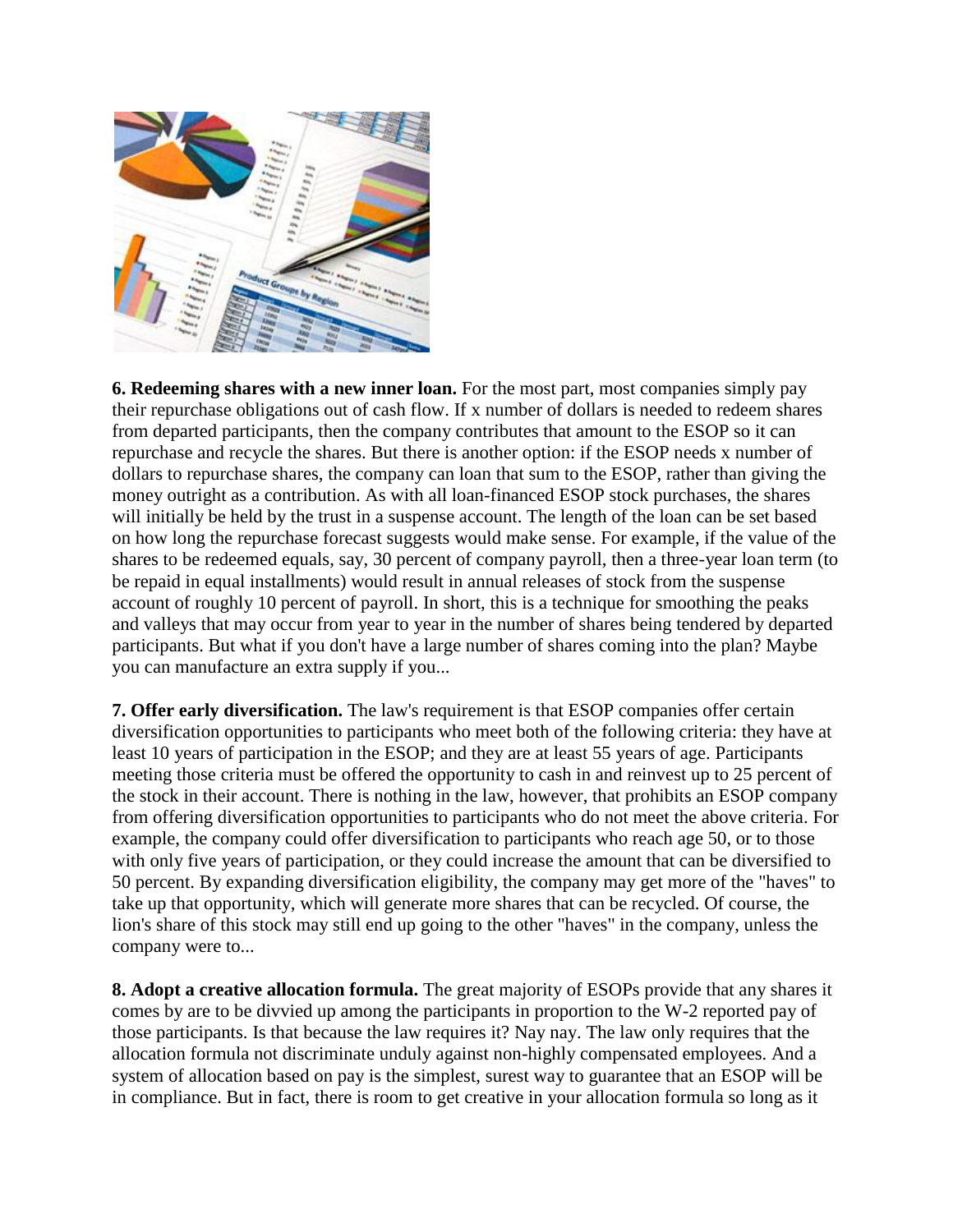doesn't shortchange the non-highly compensated employees relative to what they would receive if the allocation were done simply on relative pay. Since the "have-nots" are typically not highly compensated, this creates real opportunity to make a sizeable dent in the haves and have-nots problem. For example, you could adopt an allocation formula that gives participants extra credit during their first five years of service. A new hire with no service tenure could get five extra allocation points; the following year it would drop to four points, etc. until phasing out after five years. This would give a boost to the ESOP accounts of new hires. Still, some new employees will feel only that the pace of growth in their account has moved from snail pace to turtle pace, a problem that might be remedied if the company were to...

**9. Award equity outside the ESOP.** Especially when it comes to attracting a key hire for a critical role, it may not be enough to promise that they will become a participant in the ESOP at some point and that they will eventually start to accumulate stock in their account – if they are patient and put in enough years. A solution to this may be a "second channel of equity." This could be a plan that enables new hires to buy shares directly and personally, without the involvement of the ESOP. Various other forms of "equity compensation" also could serve for this purpose, such as awards of stock options, "restricted" stock, phantom stock or something else. Programs of this kind operate independently of the ESOP and are not subject to the rules and restrictions that apply to ESOPs, giving the company great flexibility.

**10. Declare victory and sell the company.** So your company has done very well since it started its ESOP and the "haves" have accumulated prodigious ESOP accounts. In fact, those accounts are so valuable that you're not really sure how the company will be able to finance the redemption of all that valuable stock, and the task of getting the stock from the haves to the "have-nots" seems like too big a mountain. What to do? You can adopt the viewpoint that the purpose of the ESOP was to generate wealth through stock ownership for participating employees, and the ESOP has done exactly that. So you can hang out the "mission accomplished" banners and put the company up for sale.



## *It's a Matter of Values and Priorities*

An ESOP provides both unique opportunities and unique challenges. In terms of opportunities, it can provide a foundation for a profoundly different relationship between a company and the people employed by it. What has come to be known as an "ownership culture" can generate the